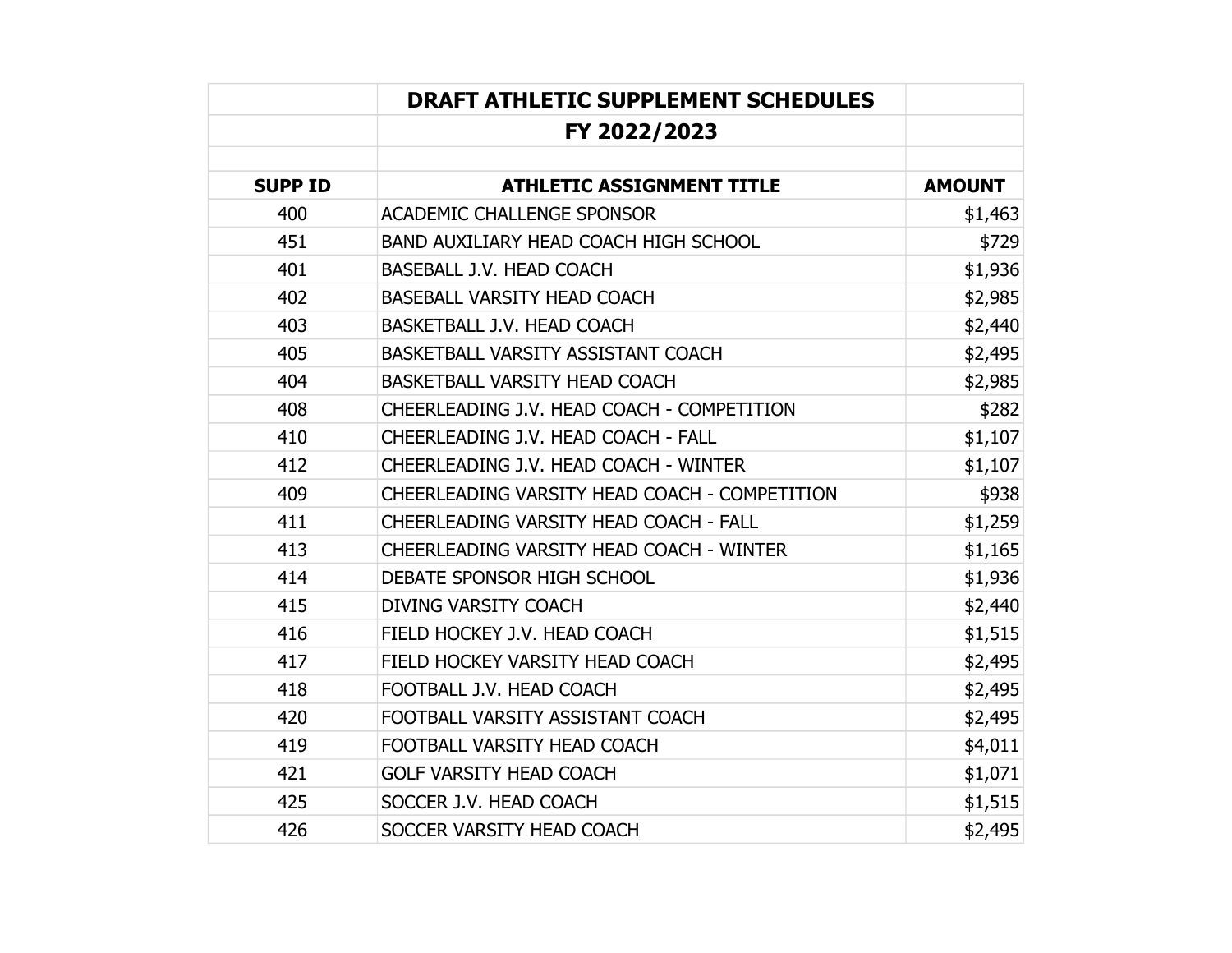| 423            | SOFTBALL J.V. HEAD COACH                        | \$1,936       |
|----------------|-------------------------------------------------|---------------|
| 424            | SOFTBALL VARSITY HEAD COACH                     | \$2,985       |
| 427            | SPEECH FORENSICS SPONSOR                        | \$1,822       |
| 429            | SWIMMING VARSITY ASSISTANT COACH                | \$1,094       |
| 428            | SWIMMING VARSITY HEAD COACH                     | \$2,440       |
| 430            | <b>TENNIS VARSITY HEAD COACH</b>                | \$1,936       |
| 435            | TRACK CROSS COUNTRY VARSITY ASSISTANT COACH     | \$1,094       |
| 434            | TRACK CROSS COUNTRY VARSITY HEAD COACH          | \$1,895       |
| 431            | TRACK INDOOR VARSITY HEAD COACH                 | \$1,895       |
| 433            | TRACK OUTDOOR VARSITY ASSISTANT COACH           | \$1,822       |
| 432            | TRACK OUTDOOR VARSITY HEAD COACH                | \$2,920       |
| 437            | <b>VOLLEYBALL HEAD COACH</b>                    | \$2,495       |
| 440            | <b>VOLLEYBALL MIDDLE SCHOOL</b>                 | \$625         |
| 439            | WRESTLING VARSITY ASSISTANT COACH               | \$1,822       |
| 438            | <b>WRESTLING VARSITY HEAD COACH</b>             | \$2,679       |
|                |                                                 |               |
|                | <b>DRAFT CO-CURRICULAR SUPPLEMENT SCHEDULES</b> |               |
|                | FY 2022/2023                                    |               |
|                |                                                 |               |
| <b>SUPP ID</b> | <b>CO-CURRICULAR ASSIGNMENT TITLE</b>           | <b>AMOUNT</b> |
| 450            | ALL CITY JAZZ BAND DIRECTOR                     | \$2,508       |
| 452            | <b>BAND DIRECTOR HIGH SCHOOL</b>                | \$3,280       |
| 453            | <b>BAND DIRECTOR MIDDLE SCHOOL</b>              | \$2,452       |
| 479            | CASE MANAGER SPECIAL EDUCATION 1 - 39 CASES     | \$1,056       |
| 480            | CASE MANAGER SPECIAL EDUCATION 40 - 69 CASES    | \$1,453       |
| 481            | CASE MANAGER SPECIAL EDUCATION 70 - 99 CASES    | \$1,847       |
| 482            | CASE MANAGER SPECIAL EDUCATION 100 + CASES      | \$2,111       |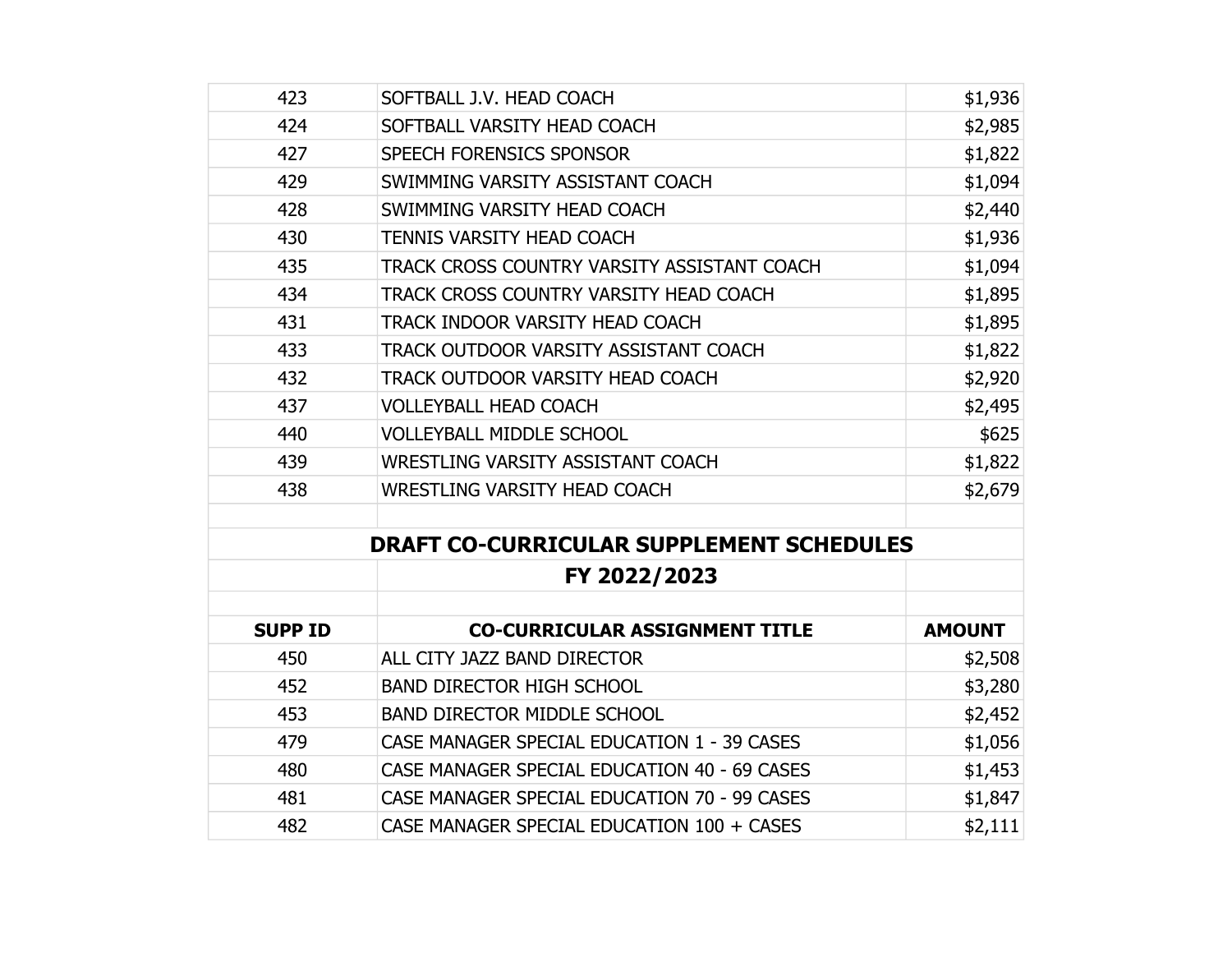| 456 | <b>CHORUS DIRECTOR MIDDLE SCHOOL</b>      | \$1,896 |
|-----|-------------------------------------------|---------|
| 447 | CHORUS DIRECTOR MIDDLE SCHOOL x2          | \$3,790 |
| 455 | <b>CHORUS DIRECTOR SENIOR HIGH SCHOOL</b> | \$2,985 |
| 457 | <b>CHROME SPONSOR</b>                     | \$817   |
| 461 | <b>CLASS SPONSOR - FRESHMAN</b>           | \$668   |
| 484 | <b>CLASS SPONSOR - SOPHOMORE</b>          | \$713   |
| 464 | <b>CLASS SPONSOR - JUNIOR</b>             | \$1,198 |
| 483 | <b>CLASS SPONSOR - SENIOR</b>             | \$1,094 |
| 458 | DRAMA ASSISTANT SPONSOR HIGH SCHOOL       | \$1,783 |
| 459 | DRAMA SPONSOR HIGH SCHOOL                 | \$2,920 |
| 460 | DRAMA SPONSOR MIDDLE SCHOOL               | \$1,783 |
| 462 | FUTURE TEACHERS OF AMERICA SPONSOR        | \$854   |
| 463 | <b>GRADUATION COORDINATOR</b>             | \$1,094 |
| 465 | LITERARY MAGAZINE SPONSOR HIGH SCHOOL     | \$1,483 |
| 468 | MODEL UN SPONSOR HIGH SCHOOL              | \$1,896 |
| 471 | NATIONAL HONOR SOCIETY SPONSOR            | \$364   |
| 469 | NEWSPAPER SPONSOR HIGH SCHOOL             | \$2,367 |
| 470 | NEWSPAPER SPONSOR MIDDLE SCHOOL           | \$1,483 |
| 472 | <b>ODYSSEY OF THE MIND COACH</b>          | \$870   |
| 474 | ODYSSEY OF THE MIND COORDINATOR           | \$1,889 |
| 449 | PLANETARIUM ADVISOR                       | \$2,111 |
| 478 | SCHOOL COUNSELING DIRECTOR MIDDLE SCHOOL  | \$1,026 |
| 485 | <b>SCHOOL WEBMASTER</b>                   | \$1,036 |
| 475 | STUDENT ACTIVITIES DIRECTOR HIGH SCHOOL   | \$3,280 |
| 476 | STUDENT ACTIVITIES DIRECTOR MIDDLE SCHOOL | \$2,452 |
| 477 | STUDENT COOPERATIVE ASSOCIATION ADVISOR   | \$683   |
| 493 | <b>TAG ADVISOR - SECONDARY</b>            | \$913   |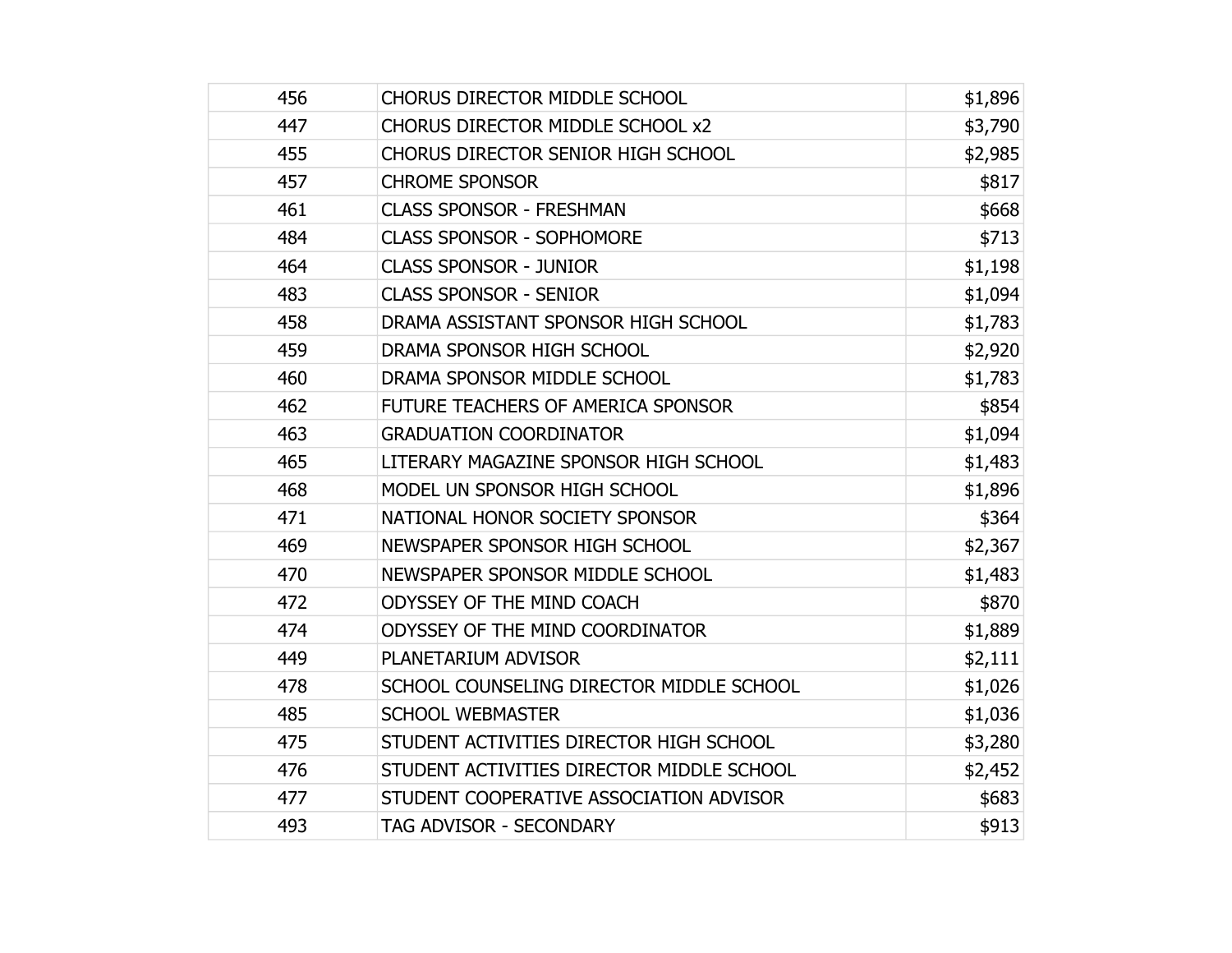| 487            | TAG ADVISOR - ELEMENTARY, 1 - 7 STUDENTS/REFERRALS  | \$193         |
|----------------|-----------------------------------------------------|---------------|
| 489            | TAG ADVISOR - ELEMENTARY, 8 - 16 STUDENTS/REFERRALS | \$289         |
| 491            | TAG ADVISOR - ELEMENTARY, 17 + STUDENTS/REFERRALS   | \$385         |
| 498            | YEARBOOK SPONSOR HIGH SCHOOL                        | \$2,985       |
| 499            | YEARBOOK SPONSOR MIDDLE SCHOOL                      | \$1,936       |
| 497            | YOUTH IN GOVERNMENT SPONSOR                         | \$1,936       |
|                |                                                     |               |
|                | <b>DRAFT EDUCATION SUPPLEMENT SCHEDULES</b>         |               |
|                | FY 2022/2023                                        |               |
| <b>SUPP ID</b> | <b>EDUCATION SUPPLEMENT</b>                         | <b>AMOUNT</b> |
| 515            | <b>APPRENTICE I</b>                                 | \$188         |
| 516            | <b>APPRENTICE II</b>                                | \$375         |
| 517            | <b>APPRENTICE III</b>                               | \$563         |
| 518            | <b>APPRENTICE IV</b>                                | \$750         |
| 519            | <b>APPRENTICE V</b>                                 | \$1,267       |
| 520            | ASE AUTOMOTIVE MECHANIC CERTIFICATE                 | \$1,875       |
| 521            | ASHA CERTIFICATE OF CLINICAL COMPETENCE             | \$1,875       |
| 523            | <b>JOURNEYMAN'S CARD</b>                            | \$469         |
| 524            | <b>MASTER'S CARD</b>                                | \$938         |
| 525            | NATIONAL BOARD CERTIFIED TEACHER                    | \$1,875       |
| 526            | NATIONAL BOARD CERTIFIED TEACHER - PT               | \$938         |
| 527            | NATIONALLY CERTIFIED NURSE                          | \$343         |
| 533            | PROFESSIONAL STANDARDS CERTIFICATE BASIC            | \$343         |
| 531            | PROFESSIONAL STANDARDS CERTIFICATE AP               | \$422         |
| 528            | PROFESSIONAL STANDARDS CERTIFICATE ADV I            | \$517         |
| 529            | PROFESSIONAL STANDARDS CERTIFICATE ADV II           | \$619         |